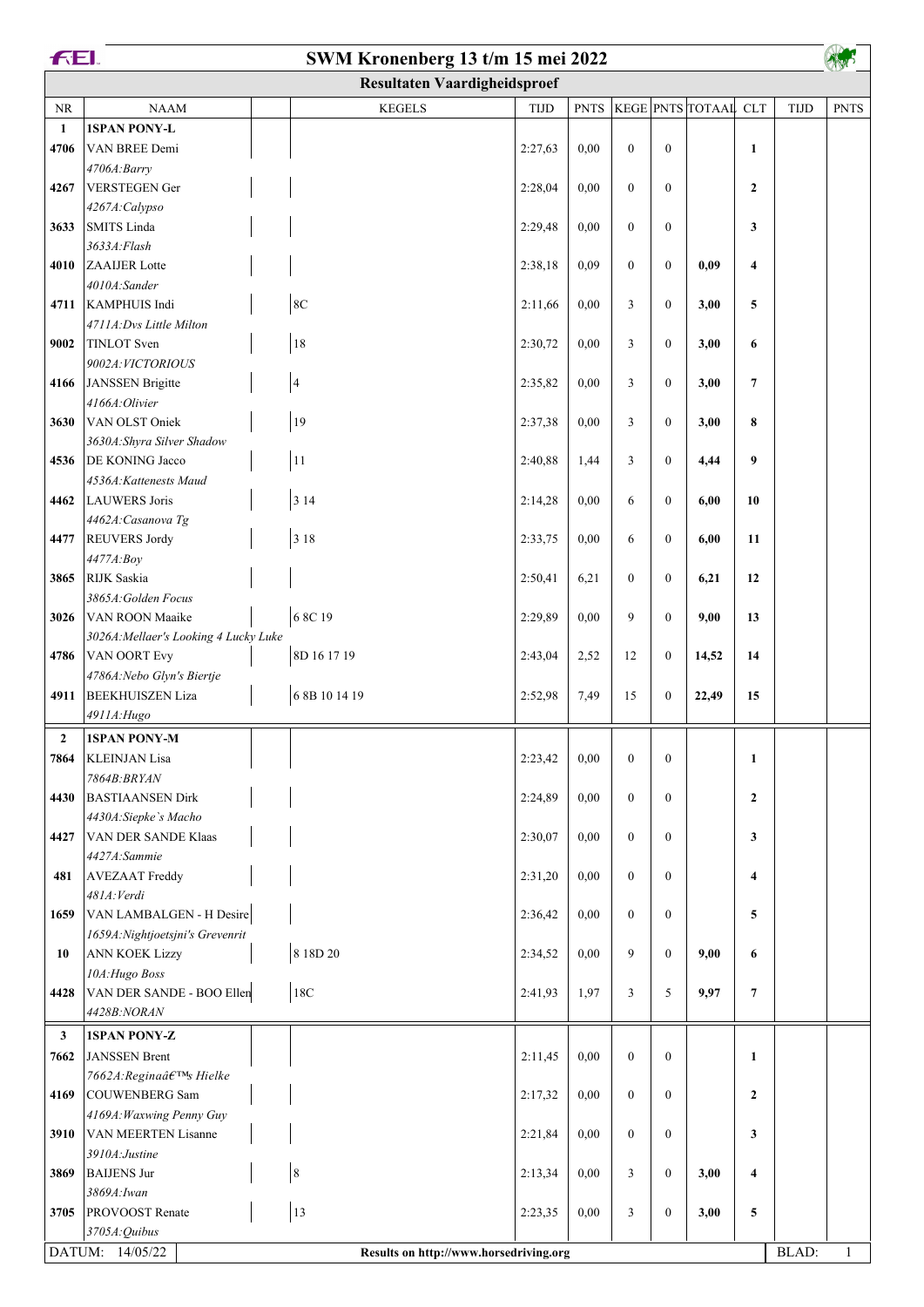| <b>FEI.</b>    |                                               | SWM Kronenberg 13 t/m 15 mei 2022   |             |             |                |                  |                      |                |             |             |
|----------------|-----------------------------------------------|-------------------------------------|-------------|-------------|----------------|------------------|----------------------|----------------|-------------|-------------|
|                |                                               | <b>Resultaten Vaardigheidsproef</b> |             |             |                |                  |                      |                |             |             |
| NR             | <b>NAAM</b>                                   | <b>KEGELS</b>                       | <b>TIJD</b> | <b>PNTS</b> |                |                  | KEGE PNTS TOTAAL CLT |                | <b>TIJD</b> | <b>PNTS</b> |
| 2068           | <b>SCHUILING Anniek</b>                       | 20                                  | 2:25,36     | 0,00        | $\overline{3}$ | $\mathbf{0}$     | 3,00                 | 6              |             |             |
|                | 2068A:Zowie                                   |                                     |             |             |                |                  |                      |                |             |             |
| 950            | TE POELE Heidi                                | 19                                  | 2:30,11     | 2,06        | 3              | $\mathbf{0}$     | 5,06                 | $\overline{7}$ |             |             |
| 3297           | 950A:Kelvin<br><b>BOOGAARTS</b> Chantalle     | 210                                 | 2:21,09     | 0.00        | 6              | $\mathbf{0}$     | 6,00                 | 8              |             |             |
|                | 3297A: Koninkshoek Dion                       |                                     |             |             |                |                  |                      |                |             |             |
| 2016           | MEULENDIJK Wilma                              |                                     | 2:38,00     | 6,00        | $\overline{0}$ | $\mathbf{0}$     | 6,00                 | 9              |             |             |
|                | 2016A: Wicked Braveheart                      |                                     |             |             |                |                  |                      |                |             |             |
| 202            | RADSTAKE Henk                                 | 2 4C 15                             | 2:29,78     | 1,89        | 9              | $\boldsymbol{0}$ | 10,89                | 10             |             |             |
|                | 202A:Romero                                   |                                     |             |             |                |                  |                      |                |             |             |
| 1907           | <b>HOUTERMAN Eline</b>                        | 7 14 19                             | 2:30,66     | 2,33        | 9              | $\mathbf{0}$     | 11,33                | 11             |             |             |
| 439            | 1907A: Viller Eline<br><b>CAZEMIER</b> Tonnie | 14 19                               | 2:38,82     | 6,41        | 6              | $\mathbf{0}$     | 12,41                | 12             |             |             |
|                | 439A: Rans Coca Cola                          |                                     |             |             |                |                  |                      |                |             |             |
| $\overline{4}$ | <b>1SPAN PAARD-L</b>                          |                                     |             |             |                |                  |                      |                |             |             |
| 4350           | VAN KOL Marc                                  |                                     | 2:29,53     | 0,00        | $\mathbf{0}$   | $\mathbf{0}$     |                      | $\mathbf{1}$   |             |             |
|                | 4350A:Delanda                                 |                                     |             |             |                |                  |                      |                |             |             |
| 3864           | <b>KLEINJAN</b> Lisa                          |                                     | 2:35,63     | 0,00        | $\theta$       | $\mathbf{0}$     |                      | $\mathbf{2}$   |             |             |
|                | 3864A: Kylian - Woma                          |                                     |             |             |                |                  |                      |                |             |             |
| 3954           | KOOPS Kees                                    | $8\mathrm{C}$                       | 2:38,00     | 0,00        | 3              | $\mathbf{0}$     | 3,00                 | 3              |             |             |
| 2162           | 3954A: Kwiebus<br>SCHEL Christel              | 17                                  | 2:43,06     | 2,53        | 3              | $\mathbf{0}$     | 5,53                 | 4              |             |             |
|                | 2162A: Caramba Z                              |                                     |             |             |                |                  |                      |                |             |             |
| 3845           | VAN STRAATEN Marleen                          | 4 8C                                | 2:31,34     | 0,00        | 6              | $\boldsymbol{0}$ | 6,00                 | 5              |             |             |
|                | 3845A: Mavino                                 |                                     |             |             |                |                  |                      |                |             |             |
| 4710           | <b>DE GRAAF Paskal</b>                        | 10 16                               | 2:36,39     | 0,00        | 6              | $\mathbf{0}$     | 6,00                 | 6              |             |             |
|                | 4710A:Lolane-V                                |                                     |             |             |                |                  |                      |                |             |             |
| 3533           | TONNAER Jan                                   | 8A 17                               | 2:37,82     | 0.00        | 6              | $\mathbf{0}$     | 6,00                 | $\overline{7}$ |             |             |
| 3560           | 3533A:Kasper<br><b>VORSTENBOSCH Kees</b>      | $1\,1$                              | 2:44,17     | 3,09        | 3              | $\mathbf{0}$     | 6,09                 | 8              |             |             |
|                | 3560A:Masterpiece                             |                                     |             |             |                |                  |                      |                |             |             |
|                | 4789   NOLLEN Sarah                           | 5 17 18                             | 2:24,40     | 0,00        | 9              | $\boldsymbol{0}$ | 9,00                 | 9              |             |             |
|                | 4789A: Kyra                                   |                                     |             |             |                |                  |                      |                |             |             |
| 4435           | SMEETS John                                   | 2 1 1 1 7                           | 2:37,94     | 0.00        | 9              | $\boldsymbol{0}$ | 9,00                 | 10             |             |             |
|                | $4435A$ : danu                                |                                     |             |             |                |                  |                      |                |             |             |
| 3837           | DE GROOT Adrie<br>3837A:Litolane              | $20\,$                              | 2:53,77     | 7,89        | 3              | $\mathbf{0}$     | 10,89                | 11             |             |             |
| 215            | AARTS Paul                                    | 8B 8D                               | 2:59,17     | 10,59       | 6              | $\mathbf{0}$     | 16,59                | 12             |             |             |
|                | $215A$ : Flink                                |                                     |             |             |                |                  |                      |                |             |             |
| 1688           | VAN DEN BROEK Hans                            | 10 13 14                            | 2:55,17     | 8,59        | 9              | $\overline{0}$   | 17,59                | 13             |             |             |
|                | 1688A: Majic                                  |                                     |             |             |                |                  |                      |                |             |             |
| 4505           | LEEUW Ronald                                  | 13                                  | 3:07,57     | 14,79       | 3              | $\mathbf{0}$     | 17,79                | 14             |             |             |
|                | 4505A:Jupiter                                 |                                     |             |             |                |                  |                      |                |             |             |
| 5<br>2600      | <b>1SPAN PAARD-M</b><br><b>DIBBITS</b> Arie   |                                     | 2:24,06     | 0.00        | $\overline{0}$ | $\overline{0}$   |                      | $\mathbf{1}$   |             |             |
|                | 2600A:Kensington                              |                                     |             |             |                |                  |                      |                |             |             |
| 2006           | JANNINK Tessa                                 |                                     | 2:28,81     | 0.00        | $\mathbf{0}$   | $\mathbf{0}$     |                      | $\mathbf{2}$   |             |             |
|                | 2006A: Fenna                                  |                                     |             |             |                |                  |                      |                |             |             |
| 1232           | PEEPERS Piet                                  |                                     | 2:29,87     | 0,00        | $\overline{0}$ | $\mathbf{0}$     |                      | 3              |             |             |
|                | 1232A: Furon                                  |                                     |             |             |                |                  |                      |                |             |             |
| 1327           | <b>TOMASSEN</b> Ronald                        |                                     | 2:35,08     | 0.00        | $\overline{0}$ | $\mathbf{0}$     |                      | 4              |             |             |
| 1931           | 1327A: Healey<br>VAN DEN BROEK Wilbrord       |                                     | 2:39,04     | 0,52        | $\overline{0}$ | $\mathbf{0}$     | 0,52                 | 5              |             |             |
|                | 1931A:Love To Dance                           |                                     |             |             |                |                  |                      |                |             |             |
| 1811           | <b>DE GREEF Appie</b>                         |                                     | 2:40,38     | 1,19        | $\mathbf{0}$   | $\boldsymbol{0}$ | 1,19                 | 6              |             |             |
|                | 1811A: Duc De Brabant                         |                                     |             |             |                |                  |                      |                |             |             |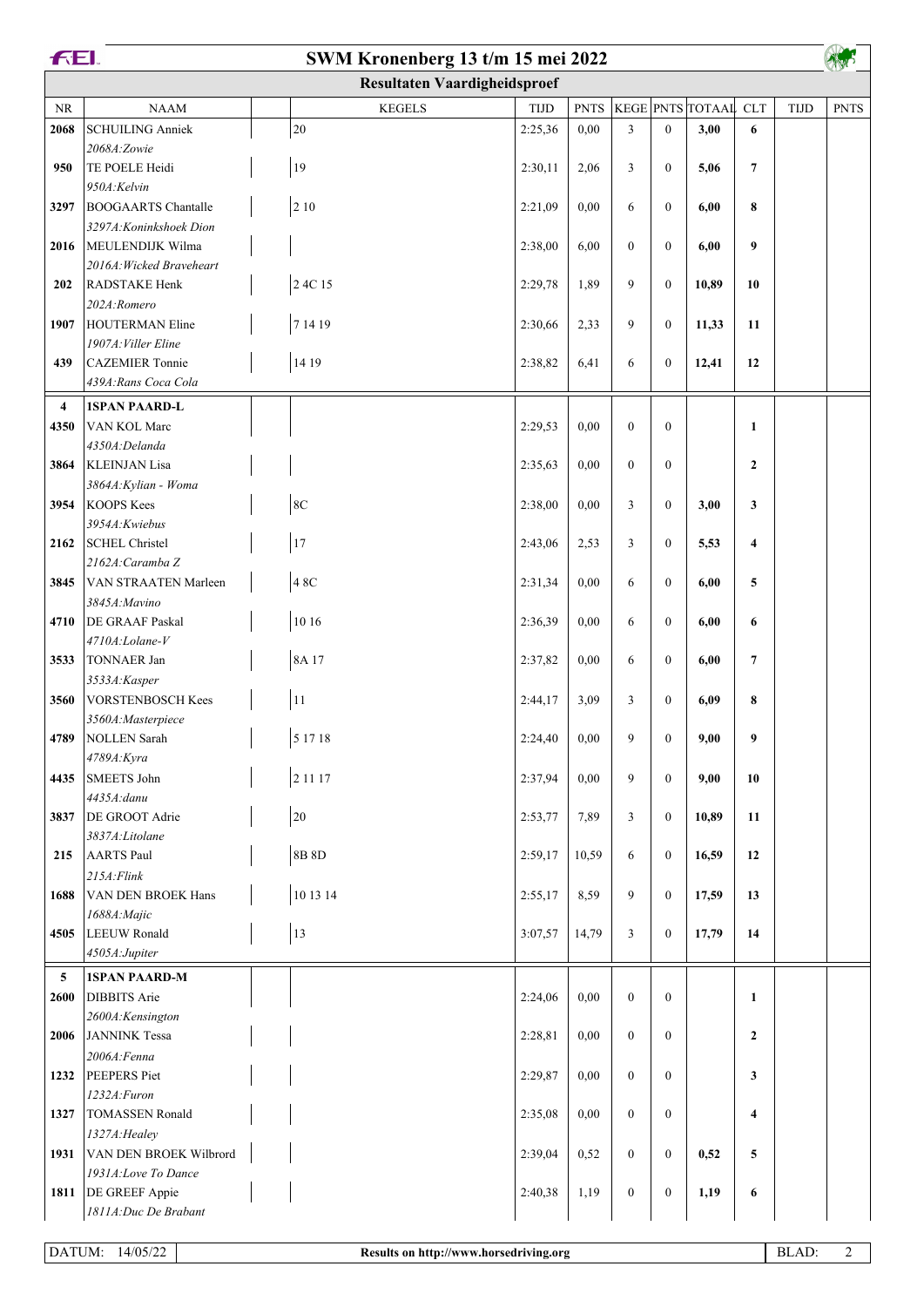| <b>FEL</b><br>SWM Kronenberg 13 t/m 15 mei 2022 |                                                                                       |                                        |         |             |                |                |                      |                  |             |                |
|-------------------------------------------------|---------------------------------------------------------------------------------------|----------------------------------------|---------|-------------|----------------|----------------|----------------------|------------------|-------------|----------------|
|                                                 |                                                                                       | <b>Resultaten Vaardigheidsproef</b>    |         |             |                |                |                      |                  |             |                |
| NR                                              | <b>NAAM</b>                                                                           | <b>KEGELS</b>                          | TIJD    | <b>PNTS</b> |                |                | KEGE PNTS TOTAAL CLT |                  | <b>TIJD</b> | <b>PNTS</b>    |
| 2124                                            | <b>VENEMAN</b> Ingmar                                                                 | 18C                                    | 2:29,26 | 0,00        | $\overline{3}$ | $\mathbf{0}$   | 3,00                 | $\overline{7}$   |             |                |
|                                                 | 2124A: Siglavy Linada                                                                 |                                        |         |             |                |                |                      |                  |             |                |
| 943                                             | <b>BROEK John</b>                                                                     | $\sqrt{5}$                             | 2:38,90 | 0,45        | 3              | $\mathbf{0}$   | 3,45                 | 8                |             |                |
|                                                 | 943A: Valentijn H                                                                     |                                        |         |             |                |                |                      |                  |             |                |
| 7016                                            | MEULENDIJK Wilma                                                                      |                                        | 2:47,73 | 4,87        | $\theta$       | $\mathbf{0}$   | 4,87                 | 9                |             |                |
| 1211                                            | 7016A: Lion<br>GERAETS - MOORS Shirley                                                | 4D 19                                  | 2:40,81 | 1,41        | 6              | $\mathbf{0}$   | 7,41                 | 10               |             |                |
|                                                 | 1211A: Harco-v                                                                        |                                        |         |             |                |                |                      |                  |             |                |
| 3958                                            | LANGEZAAL Melissa                                                                     | 4D 11 18A                              | 2:29,00 | 0,00        | 9              | $\mathbf{0}$   | 9,00                 | 11               |             |                |
|                                                 | 3958A:Tabe                                                                            |                                        |         |             |                |                |                      |                  |             |                |
| 4424                                            | JONKERS Niels                                                                         | 4A 4C 19                               | 2:32,91 | 0,00        | 9              | $\mathbf{0}$   | 9,00                 | 12               |             |                |
|                                                 | 4424A: Justin                                                                         |                                        |         |             |                |                |                      |                  |             |                |
| 1921                                            | <b>HOLLEBEKKERS</b> Frans                                                             | 10 17                                  | 2:46,89 | 4,45        | 6              | $\mathbf{0}$   | 10,45                | 13               |             |                |
|                                                 | 1921A: Katika                                                                         |                                        |         |             |                |                |                      |                  |             |                |
| 1961                                            | GOEKOOP Daan                                                                          | 15 19                                  | 2:48,59 | 5,30        | 6              | $\mathbf{0}$   | 11,30                | 14               |             |                |
| 7006                                            | 1961A: Schadijkerhof Hero<br>JANNINK Tessa                                            | 2519                                   | 2:52,65 | 7,33        | 9              | $\mathbf{0}$   | 16,33                | 15               |             |                |
|                                                 | 7006A: Iris                                                                           |                                        |         |             |                |                |                      |                  |             |                |
| 3459                                            | LAFEBER Maaike                                                                        | 4D 19                                  | 2:59,77 | 10,89       | 6              | $\Omega$       | 16,89                | 16               |             |                |
|                                                 | 3459A: Jianita                                                                        |                                        |         |             |                |                |                      |                  |             |                |
| 2175                                            | HAEPERS Rudi                                                                          | 4C 4D 57                               | 2:52,41 | 7,21        | 12             | $\mathbf{0}$   | 19,21                | 17               |             |                |
|                                                 | 2175A: K'Yvo De Pont Quatre                                                           |                                        |         |             |                |                |                      |                  |             |                |
| 833                                             | <b>WARMENHOVEN Wim</b>                                                                | 1 4C 8 14 19                           | 2:47,38 | 4,69        | 15             | $\mathbf{0}$   | 19,69                | 18               |             |                |
|                                                 | 833A: Kwint                                                                           |                                        |         |             |                |                |                      |                  |             |                |
| 6                                               | <b>1SPAN PAARD-Z</b>                                                                  |                                        |         |             |                |                |                      |                  |             |                |
| 878                                             | DE RONDE Piet                                                                         | 3 1 7                                  | 2:27,35 | 0,00        | 6              | $\mathbf{0}$   | 6,00                 | $\mathbf{1}$     |             |                |
| 2110                                            | 878A: Giovanelli<br><b>BROEKHUIS Elsbeth</b>                                          | 6918C                                  | 2:31,58 | 0,00        | 9              | $\mathbf{0}$   | 9,00                 | $\overline{2}$   |             |                |
|                                                 | 2110A: Phiero                                                                         |                                        |         |             |                |                |                      |                  |             |                |
| 602                                             | PROVOOST Christiaan                                                                   | 1 18B 18D                              | 2:32,83 | 0,42        | 9              | $\mathbf{0}$   | 9,42                 | 3                |             |                |
|                                                 | $ 602A:Duran-H$                                                                       |                                        |         |             |                |                |                      |                  |             |                |
|                                                 | 1987 ZEEGERS Peter                                                                    | 4C 12 18B 18D 19                       | 2:19,17 | $0,\!00$    | $15\,$         | $\overline{0}$ | 15,00                | 4                |             |                |
|                                                 | 1987A: Canita                                                                         |                                        |         |             |                |                |                      |                  |             |                |
| $\overline{7}$                                  | <b>2SPAN PONY-L</b>                                                                   |                                        |         |             |                |                |                      |                  |             |                |
| 4306                                            | <b>KUIVENHOVEN Michelle</b>                                                           |                                        | 2:31,16 | 0,00        | $\overline{0}$ | $\mathbf{0}$   |                      | $\mathbf{1}$     |             |                |
|                                                 | 4306B: Four Winds Avens Mountain - 4306C: Vechtzicht Christy                          |                                        |         |             |                |                |                      |                  |             |                |
| 4224                                            | <b>STEIJVERS</b> Eric                                                                 |                                        | 2:34,78 | 0,00        | $\overline{0}$ | $\mathbf{0}$   |                      | $\boldsymbol{2}$ |             |                |
|                                                 | 4224A: Tess - 4224B: Bo                                                               |                                        |         |             |                |                |                      |                  |             |                |
| 4596                                            | <b>VAN BEELEN Dyonne</b><br>4596C: Punthorst Captain Jack - 4596E: The Queen's Gambit |                                        | 2:38,47 | 0,24        | $\overline{0}$ | $\mathbf{0}$   | 0,24                 | 3                |             |                |
| 8                                               | <b>2SPAN PONY-M</b>                                                                   |                                        |         |             |                |                |                      |                  |             |                |
| 3755                                            | VINK Ischa                                                                            |                                        | 2:23,78 | 0,00        | $\overline{0}$ | $\mathbf{0}$   |                      | $\mathbf{1}$     |             |                |
|                                                 | 3755A:Sam - 3755B:Storm                                                               |                                        |         |             |                |                |                      |                  |             |                |
| 4207                                            | <b>TIMMER Rowan</b>                                                                   |                                        | 2:34,21 | 0,00        | $\overline{0}$ | $\mathbf{0}$   |                      | $\overline{2}$   |             |                |
|                                                 | 4207A:Sellemshoeve Youri - 4207B:Renee                                                |                                        |         |             |                |                |                      |                  |             |                |
| 4223                                            | <b>DE HAAS Anouk</b>                                                                  | 19                                     | 2:36,53 | 0,00        | 3              | $\mathbf{0}$   | 3,00                 | 3                |             |                |
|                                                 | 4223C:Rocky                                                                           |                                        |         |             |                |                |                      |                  |             |                |
| 3455                                            | <b>VAN ECHTEN Manon</b>                                                               | 18C                                    | 2:38,72 | 0,36        | 3              | $\mathbf{0}$   | 3,36                 | 4                |             |                |
|                                                 | 3455A: Blitz - 3455C: Omega Casanova Lights the Sky                                   |                                        |         |             |                |                |                      |                  |             |                |
| 3107                                            | VAN DER LINDEN Giel                                                                   | 15                                     | 2:38,94 | 0,47        | 3              | $\mathbf{0}$   | 3,47                 | 5                |             |                |
| 3186                                            | 3107C:ROOY'S PERCY - 3107B:Coco<br>HOEVENAARS Marcel                                  | 2 18B                                  | 2:56,03 | 9,02        | 6              | $\mathbf{0}$   | 15,02                | 6                |             |                |
|                                                 | 3186A: JOLY'S NO LIMIT - 3186B: O'NEAL                                                |                                        |         |             |                |                |                      |                  |             |                |
| 9                                               | <b>2SPAN PONY-Z</b>                                                                   |                                        |         |             |                |                |                      |                  |             |                |
| 1988                                            | <b>HENDRIKS</b> Cas                                                                   |                                        | 2:26,45 | 0,00        | $\mathbf{0}$   | $\mathbf{0}$   |                      | 1                |             |                |
|                                                 | 1988A: Jip - 1988B: Mister Jim                                                        |                                        |         |             |                |                |                      |                  |             |                |
|                                                 |                                                                                       |                                        |         |             |                |                |                      |                  |             |                |
|                                                 | DATUM: 14/05/22                                                                       | Results on http://www.horsedriving.org |         |             |                |                |                      |                  | BLAD:       | $\mathfrak{Z}$ |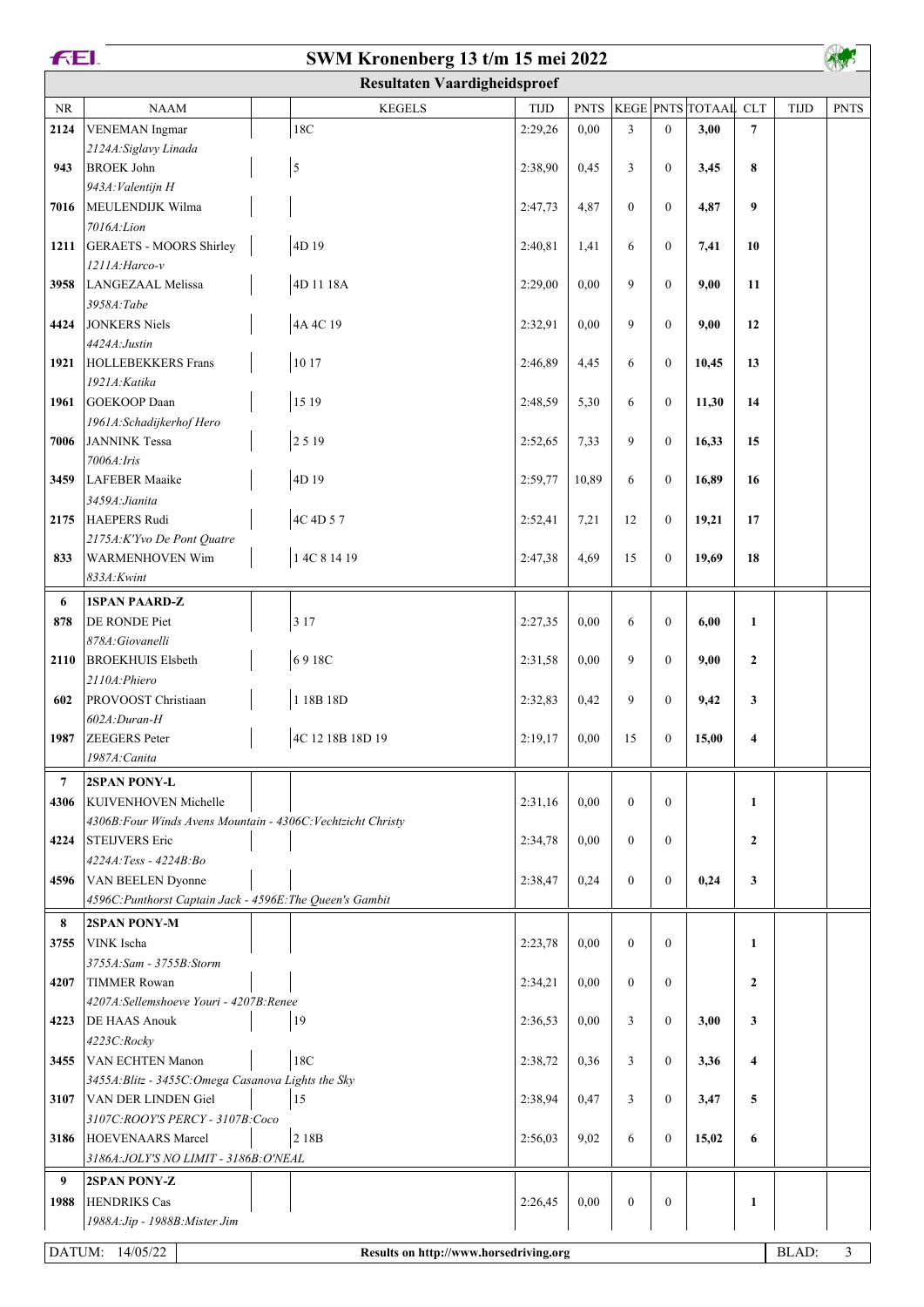| <b>FEI.</b><br>SWM Kronenberg 13 t/m 15 mei 2022 |                                                                                    |                                     |         |             |                |                  |                             |                         |             |                |
|--------------------------------------------------|------------------------------------------------------------------------------------|-------------------------------------|---------|-------------|----------------|------------------|-----------------------------|-------------------------|-------------|----------------|
|                                                  |                                                                                    | <b>Resultaten Vaardigheidsproef</b> |         |             |                |                  |                             |                         |             |                |
| <b>NR</b>                                        | <b>NAAM</b>                                                                        | <b>KEGELS</b>                       | TIJD    | <b>PNTS</b> |                |                  | <b>KEGE PNTS TOTAAL CLT</b> |                         | <b>TIJD</b> | <b>PNTS</b>    |
| 1768                                             | V.D ENDE Nathalie                                                                  |                                     | 2:41,02 | 4,51        | $\overline{0}$ | $\mathbf{0}$     | 4,51                        | $\overline{2}$          |             |                |
|                                                  | 1768B: Sterrenhof's Roxy - 1768C: Mozart                                           |                                     |         |             |                |                  |                             |                         |             |                |
| 3632                                             | VAN OLST Jorn                                                                      | 11 19                               | 2:21,53 | 0,00        | 6              | $\mathbf{0}$     | 6,00                        | $\mathbf{3}$            |             |                |
|                                                  | 3632A: Boy - 3632B: Marvin                                                         |                                     |         |             |                |                  |                             |                         |             |                |
| 1900                                             | <b>LIEBREGTS Kees</b>                                                              | 18B 19                              | 2:39,31 | 3,66        | 6              | $\mathbf{0}$     | 9,66                        | $\overline{\mathbf{4}}$ |             |                |
|                                                  | 1900A: KOLSTEIN'S JAMES - 1900B: COELENHAGE'S PENTERMAN                            |                                     |         |             |                |                  |                             |                         |             |                |
| 511                                              | <b>NEERINCX Dirk</b>                                                               | 11 13                               | 2:49,66 | 8,83        | 6              | $\mathbf{0}$     | 14,83                       | 5                       |             |                |
|                                                  | 511B: Mutsaards Popeye - 511C: Sulaatik's Show-men                                 |                                     |         |             |                |                  |                             |                         |             |                |
| $\mathbf A$                                      | <b>2SPAN PAARD-L</b>                                                               |                                     |         |             |                |                  |                             |                         |             |                |
| 503                                              | VAN AARLE Koen                                                                     |                                     | 2:53,29 | 0,00        | $\overline{0}$ | $\mathbf{0}$     |                             | $\mathbf{1}$            |             |                |
|                                                  | 503A: Kriesta Ii - 503B: Maximus                                                   |                                     |         |             |                |                  |                             |                         |             |                |
| 4770                                             | ROPS Stephan                                                                       |                                     | 3:13,17 | 2,09        | $\mathbf{0}$   | $\mathbf{0}$     | 2,09                        | $\mathbf{2}$            |             |                |
|                                                  | 4770A:Szellem                                                                      |                                     |         |             |                |                  |                             |                         |             |                |
| 4595                                             | MELSEN Ferdy                                                                       | <b>8A 8C</b>                        | 3:17,11 | 4,06        | 6              | $\mathbf{0}$     | 10,06                       | 3                       |             |                |
|                                                  | 4595A:Lobke - 4595C:Illusionist                                                    |                                     |         |             |                |                  |                             |                         |             |                |
| 4555                                             | <b>REININK Raymond</b>                                                             | 8B 8C 9 10 17                       | 2:58,98 | 0,00        | 15             | $\mathbf{0}$     | 15,00                       | $\overline{\mathbf{4}}$ |             |                |
|                                                  | 4555A: Landgraaf - 4555B: fellow                                                   |                                     |         |             |                |                  |                             |                         |             |                |
| B                                                | 2SPAN PAARD-M                                                                      |                                     |         |             |                |                  |                             |                         |             |                |
| 513                                              | <b>PETERS Hans</b>                                                                 | 4D 10                               | 2:49,59 | 0,00        | 6              | $\mathbf{0}$     | 6,00                        | $\mathbf{1}$            |             |                |
|                                                  | 513A: Endo - 513B: Zorro                                                           |                                     |         |             |                |                  |                             |                         |             |                |
| 1996                                             | DEKKERS Daniël                                                                     | 11 19                               | 3:07,96 | 4,98        | 6              | $\mathbf{0}$     | 10,98                       | $\mathbf{2}$            |             |                |
|                                                  | 1996A: Dyno - 1996B: Zolie                                                         |                                     |         |             |                |                  |                             |                         |             |                |
| C                                                | 2SPAN PAARD-Z                                                                      |                                     |         |             |                |                  |                             |                         |             |                |
| 1014                                             | VAN EIJK Stan                                                                      |                                     | 2:35,78 | 0,00        | $\overline{0}$ | $\mathbf{0}$     |                             | 1                       |             |                |
|                                                  | 1014A: Doris - 1014D: Zorac                                                        |                                     |         |             |                |                  |                             |                         |             |                |
| 842                                              | <b>BOOM Ewoud</b>                                                                  |                                     | 2:40,82 | 0,00        | $\mathbf{0}$   | $\mathbf{0}$     |                             | $\overline{2}$          |             |                |
|                                                  | 842A: Ilona van het Rodeland - 842B: Iowa                                          |                                     |         |             |                |                  |                             |                         |             |                |
| 1358                                             | SOMMERS Pierre                                                                     | 16                                  | 2:46,62 | 1,81        | 3              | $\mathbf{0}$     | 4,81                        | 3                       |             |                |
|                                                  | 1358A: Keep A Secret - 1358B: Liquido Vdb                                          |                                     |         |             | 3              | $\mathbf{0}$     |                             |                         |             |                |
| 32                                               | <b>VERMEULEN Carlo</b><br>32B: Ejasper - 32C: King Of The Road                     | 4D                                  | 2:51,16 | 4,08        |                |                  | 7,08                        | $\overline{\mathbf{4}}$ |             |                |
| 1901                                             | <b>EVERS</b> Erik                                                                  | 5 1 1                               | 2:46,92 | 1,96        | 6              | $\boldsymbol{0}$ | 7,96                        | 5                       |             |                |
|                                                  | 1901A:Datzo                                                                        |                                     |         |             |                |                  |                             |                         |             |                |
| 1689                                             | ZAAYER Annegreet                                                                   | 4C 11 18D                           | 2:45,15 | 1,08        | 9              | $\mathbf{0}$     | 10,08                       | 6                       |             |                |
|                                                  | 1689A: Kingston - 1689B: Kerona vs                                                 |                                     |         |             |                |                  |                             |                         |             |                |
| 40                                               | <b>HOENS Hans</b>                                                                  | 4B 16 18C                           | 2:55,55 | 6,28        | 9              | $\mathbf{0}$     | 15,28                       | $\overline{7}$          |             |                |
|                                                  | 40A:Zazou - 40B:Bently                                                             |                                     |         |             |                |                  |                             |                         |             |                |
| 1794                                             | <b>THIJSSEN Roy</b>                                                                | 281019                              | 3:05.50 | 11,25       | 12             | $\mathbf{0}$     | 23,25                       | 8                       |             |                |
|                                                  | 1794A: Campino - 1794B: Abrilon's Flynn                                            |                                     |         |             |                |                  |                             |                         |             |                |
| E                                                | <b>4SPAN / TANDEM PONY-M</b>                                                       |                                     |         |             |                |                  |                             |                         |             |                |
| 3748                                             | <b>WOUDA Joris 4PO</b>                                                             |                                     | 2:53,59 | 0,00        | $\overline{0}$ | $\theta$         |                             | $\mathbf{1}$            |             |                |
|                                                  | 3748A:Sjon - 3748B:Sjaak - 3748D:Tom - 3748E:VECHTZICHT'S HUNTER                   |                                     |         |             |                |                  |                             |                         |             |                |
| 3915                                             | <b>WEYTJENS Nick 4PO</b>                                                           |                                     | 3:02,94 | 0,00        | $\mathbf{0}$   | $\mathbf{0}$     |                             | $\overline{2}$          |             |                |
|                                                  | 3915E: BENNY - 3915A: Zidane - 3915B: NIELS - 3915C: Frits - 3915D: Twix           |                                     |         |             |                |                  |                             |                         |             |                |
| 4581                                             | <b>GAENS Nick TA</b>                                                               | 7 1 3                               | 2:30,02 | 0,00        | 6              | $\mathbf{0}$     | 6,00                        | 3                       |             |                |
|                                                  | 4581A:fancy - 4581B:Ronaldo                                                        |                                     |         |             |                |                  |                             |                         |             |                |
| 1938                                             | <b>SIEBERS Sjors 4PO</b>                                                           | 8B 16                               | 3:09,20 | 1,60        | 6              | $\boldsymbol{0}$ | 7,60                        | $\overline{\mathbf{4}}$ |             |                |
|                                                  | 1938A: Frits - 1938B: Puk - 1938C: Moos - 1938D: Rador                             |                                     |         |             |                |                  |                             |                         |             |                |
| F                                                | <b>4SPAN PONY-Z</b>                                                                |                                     |         |             |                |                  |                             |                         |             |                |
| 2133                                             | <b>LIMPENS</b> Rene                                                                |                                     | 2:36,89 | 0,00        | $\overline{0}$ | $\mathbf{0}$     |                             | 1                       |             |                |
|                                                  | 2133A: Bruintje - 2133B: Crimond Elgan - 2133C: Goldberg's Clay -<br>2133E:Rivaldo |                                     |         |             |                |                  |                             |                         |             |                |
| 3121                                             | BEEKHUISZEN Hendrik-jan                                                            |                                     | 2:45,47 | 0,00        | $\overline{0}$ | $\mathbf{0}$     |                             | $\overline{2}$          |             |                |
|                                                  | 3121B: Fire - 3121C: Mistral - 3121E: Starlight - 3121F: Tornado                   |                                     |         |             |                |                  |                             |                         |             |                |
| 2025                                             | <b>BRANS</b> Manou                                                                 |                                     | 2:48,93 | 0,00        | $\mathbf{0}$   | $\mathbf{0}$     |                             | 3                       |             |                |
|                                                  | 2025A: Broeklands Glen - 2025B: Cordial's Carlin - 2025D: Sunwillow Sirocco -      |                                     |         |             |                |                  |                             |                         |             |                |
|                                                  | 2025F:Zomerdijk's Crendowe                                                         |                                     |         |             |                |                  |                             |                         | BLAD:       | $\overline{4}$ |
|                                                  | DATUM: 14/05/22<br>Results on http://www.horsedriving.org                          |                                     |         |             |                |                  |                             |                         |             |                |